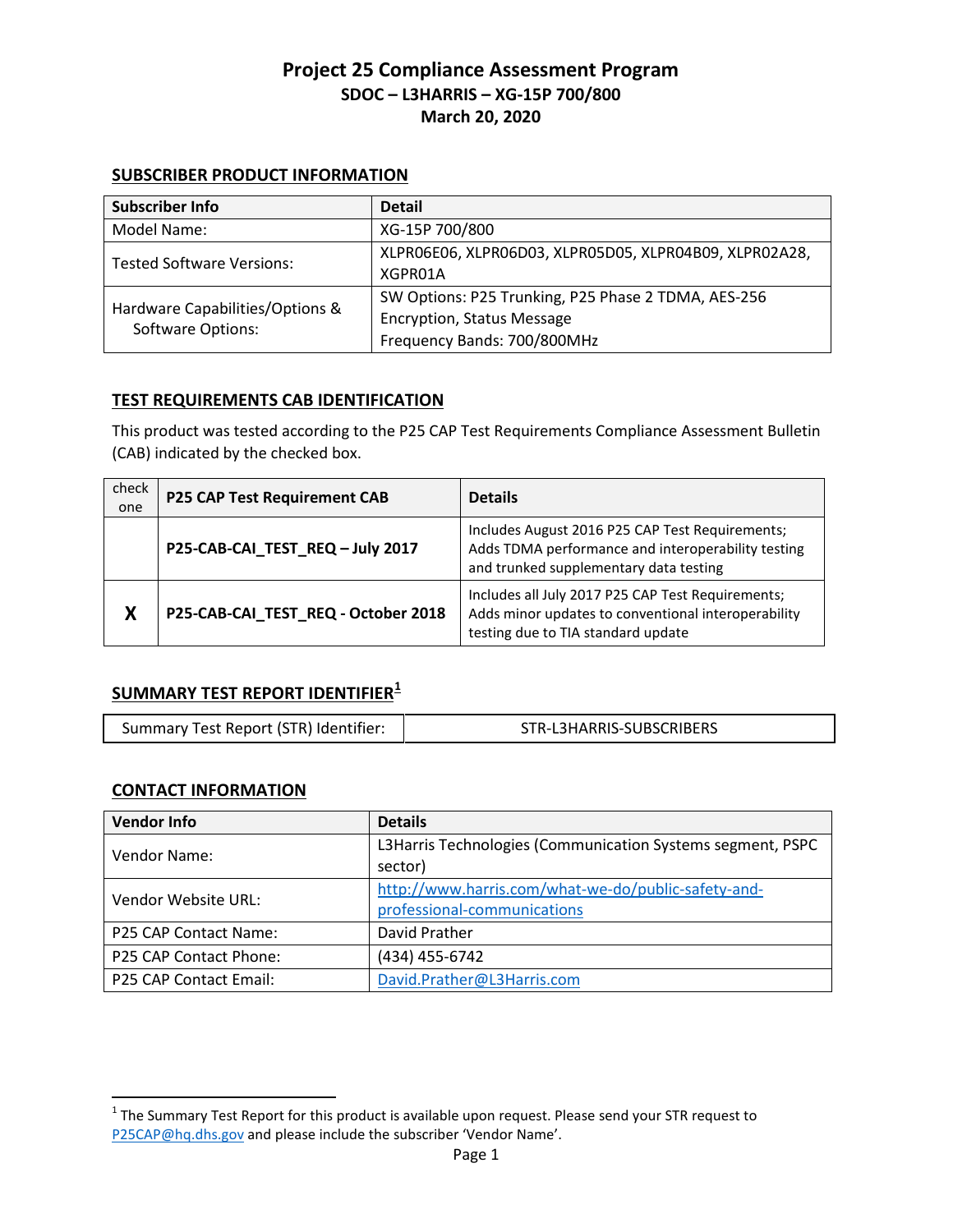# **ENCRYPTION STATEMENT**

This product complies with the P25 CAP Encryption Requirements CAB (P25-CAB-ENC\_REQ). The checked box indicates how the product was tested.

|  |  | $\frac{1}{x}$ Tested with the AES 256 encryption algorithm and shall be available with AES 256 encryption at a |
|--|--|----------------------------------------------------------------------------------------------------------------|
|  |  | minimum or without any encryption of any type.                                                                 |
|  |  | Tested without the AES 256 encryption algorithm and shall only be available without any encryption             |
|  |  | of any type.                                                                                                   |

# **CONVENTIONAL PERFORMANCE**

The Subscriber product has been tested for Conventional Performance. All requirements were passed except for those requirements identified below under Unsupported or Failed Requirements.

# P25 CAP Conventional Performance Testing Coverage

Receiver Tests: Reference Sensitivity, Faded Reference Sensitivity, Signal Delay Spread Capability, Adjacent Channel Rejection, Offset Adjacent Channel Rejection, Co-Channel Rejection, Spurious Response Rejection, Intermodulation Rejection, Signal Displacement Bandwidth, Late Entry Unsquelch Delay, and Receiver Throughput Delay.

Transmitter Tests: Unwanted Emissions (Adjacent Channel Power Ratio), Transmitter Power and Encoder Attack Time, Transmitter Throughput Delay, Frequency Deviation for C4FM, and Modulation Fidelity, Transient Frequency Behavior.

# Unsupported or Failed Requirements

1. None.

# **TRUNKING PERFORMANCE - FDMA**

The Subscriber product has been tested for Trunking Performance - FDMA. All requirements were passed except for those requirements identified below under Unsupported or Failed Requirements.

# P25 CAP FDMA Trunking Performance Testing Coverage

Receiver Tests: Reference Sensitivity, Faded Reference Sensitivity, Signal Delay Spread Capability, Adjacent Channel Rejection, Offset Adjacent Channel Rejection, Co-Channel Rejection, Spurious Response Rejection, Intermodulation Rejection, and Signal Displacement Bandwidth.

Transmitter Tests: Unwanted Emissions (Adjacent Channel Power Ratio), Power Attack time, Encoder Attack Time, Transmitter Throughput Delay, Frequency Deviation for C4FM, and Modulation Fidelity, Transient Frequency Behavior.

Trunked Tests: Trunking Control Channel Slot Times, Trunking Request Time, and Transmitter Time to Key on a Traffic Channel.

# Unsupported or Failed Requirements

1. 45ms slot times not supported.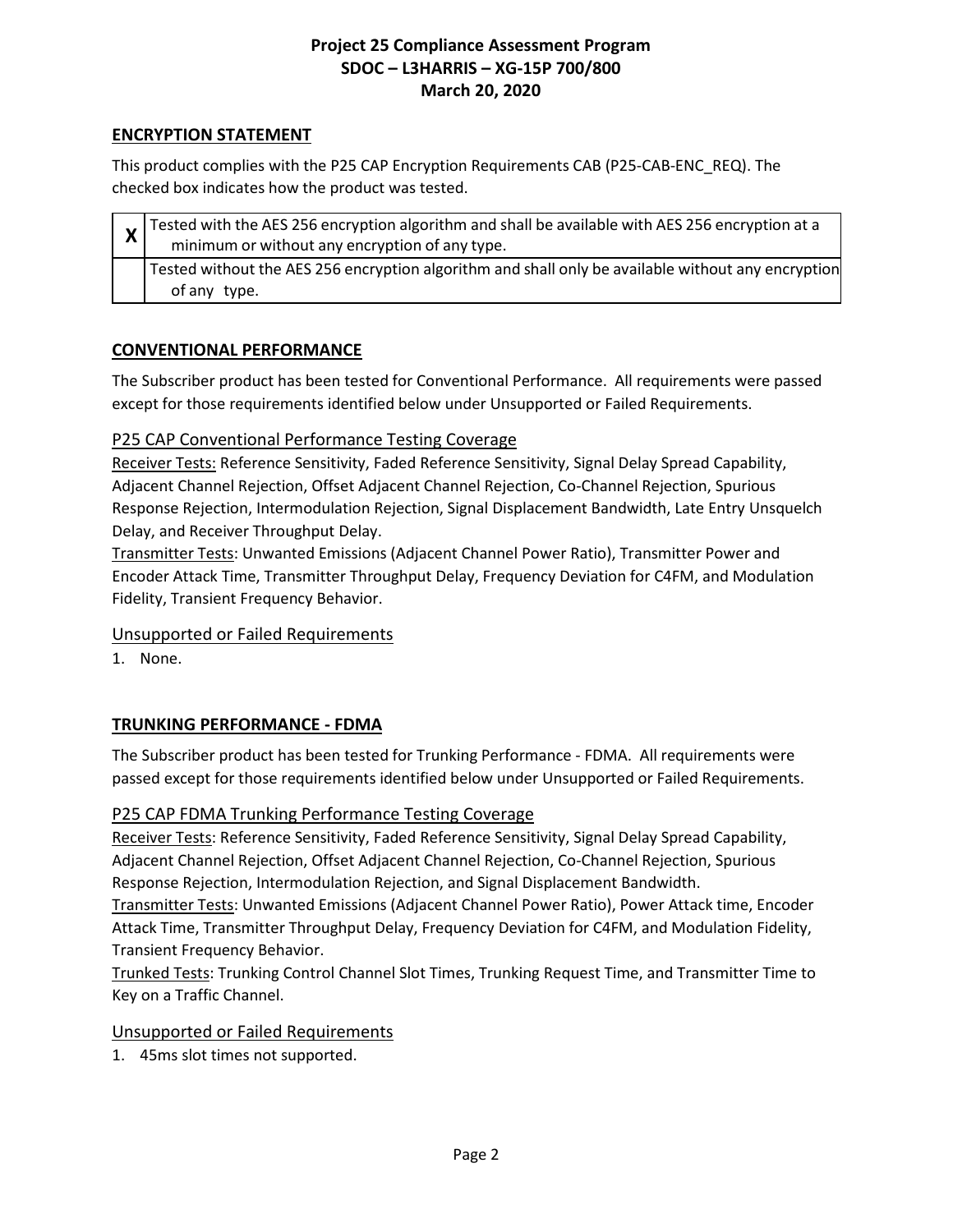# **TRUNKING PERFORMANCE - TDMA**

The Subscriber product has been tested for Trunking Performance - TDMA. All requirements were passed except for those requirements identified below under Unsupported or Failed Requirements.

# P25 CAP TDMA Trunking Performance Testing Coverage

Receiver Tests: Reference Sensitivity, Faded Reference Sensitivity, Signal Delay Spread Capability, Adjacent Channel Rejection, Offset Adjacent Channel Rejection, Co-Channel Rejection, Spurious Response Rejection, Intermodulation Rejection, and Signal Displacement Bandwidth. Transmitter Tests: Unwanted Emissions (Adjacent Channel Power Ratio), Frequency Deviation for H-CPM, Modulation Fidelity, Symbol Rate Accuracy, H-CPM Logical Channel Power measurements, and H-CPM Channel Time Alignment.

#### Unsupported or Failed Requirements

1. None.

# **CONVENTIONAL DIRECT MODE INTEROPERABILITY**

The Subscriber product has been tested for Conventional Direct Mode Interoperability. All test cases were passed except for those test cases identified below under Unsupported or Failed Test Cases. Test cases that passed but require specific, sometimes optional, product capabilities are also identified below.

# P25 CAP Direct Mode Interoperability Testing Coverage

Network Access Code (NAC) Operation, Group Voice Call, Emergency Call, Unit-to-Unit Voice Call, Encryption, Call Alert, Radio Check, Message Update, Status Update, Status Query, and Radio Unit Monitor.

# Unsupported or Failed Test Cases

1. Call Alert, Radio Check, Message Update, Status Update, Status Query, Radio Unit Monitor are unsupported

#### Optional Product Capabilities Required to Pass Test Cases

1. In order to pass the supported Encryption test case, a subscriber with the AES-256 Encryption capability is required.

# **CONVENTIONAL REPEAT MODE INTEROPERABILITY**

The Subscriber product has been tested for Conventional Repeat Mode Interoperability. All test cases were passed except for those test cases identified below under Unsupported or Failed Test Cases. Test cases that passed but require specific, sometimes optional, product capabilities are also identified below.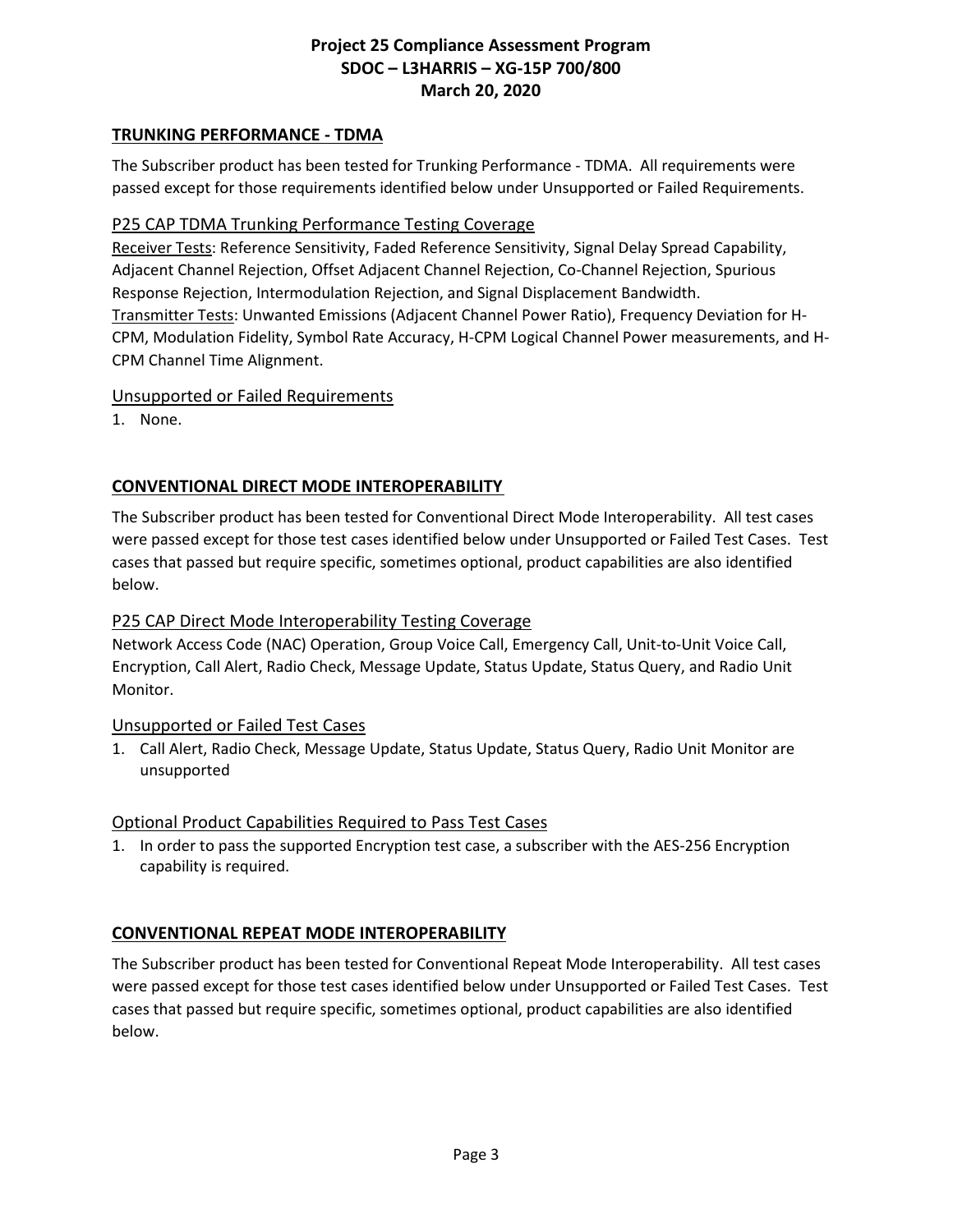# P25 CAP Repeat Mode Interoperability Testing Coverage

Network Access Code (NAC) Operation, Group Voice Call, Emergency Call, Unit-to-Unit Voice Call, Encryption, Call Alert, Radio Check, Message Update, Status Update, Status Query, and Radio Unit Monitor.

#### Unsupported or Failed Test Cases

1. Call Alert, Radio Check, Short Message, Status Update, Status Query, Radio Unit Monitor are unsupported.

# Optional Product Capabilities Required to Pass Test Cases

1. In order to pass the supported Encryption test case, a subscriber with the AES-256 Encryption capability is required.

#### **CONVENTIONAL REPEAT MODE with DISPATCH MONITORING CONSOLE INTEROPERABILITY**

The Subscriber product has been tested for Conventional Repeat Mode with Dispatch Monitoring Console Interoperability. All test cases were passed except for those test cases identified below under Unsupported or Failed Test Cases. Test cases that passed but require specific, sometimes optional, product capabilities are also identified below.

#### P25 CAP Repeat Mode Interoperability Testing Coverage

Group Voice Call, Emergency Call, All Call, Unit-to-Unit Voice Call, Encryption, Emergency Alarm, Call Alert, Radio Check, Radio Unit Inhibit/Uninhibit, Message Update, Status Update, Status Query, and Radio Unit Monitor.

# Unsupported or Failed Test Cases

- 1. Call Alert, Radio Check, All Call, Radio Unit Inhibit/Uninhibit, Status Query, and Radio Unit Monitor are unsupported.
- 2. For Message Update only test case 3 (*SU 1 to DMC Message Update*) is supported while test cases 1, 2 and 4 are unsupported.
- 3. For Status Update only test case 1 is supported (*Status Update from SU 1 to DMC*) while test case 2 is unsupported.

# Optional Product Capabilities Required to Pass Test Cases

- 1. In order to pass the supported Encryption test case, a subscriber with the AES-256 Encryption capability is required.
- 2. In order to pass the supported Status Update and Message Update test cases, a subscriber with the P25 Data software option is required.

# **TRUNKED SUBSCRIBER UNIT INTEROPERABILITY – FDMA**

The Subscriber product has been tested for Trunked Interoperability - FDMA. All test cases were passed except for those test cases identified below under Unsupported or Failed Test Cases. Test cases that passed but require specific, sometimes optional, product capabilities are also identified below.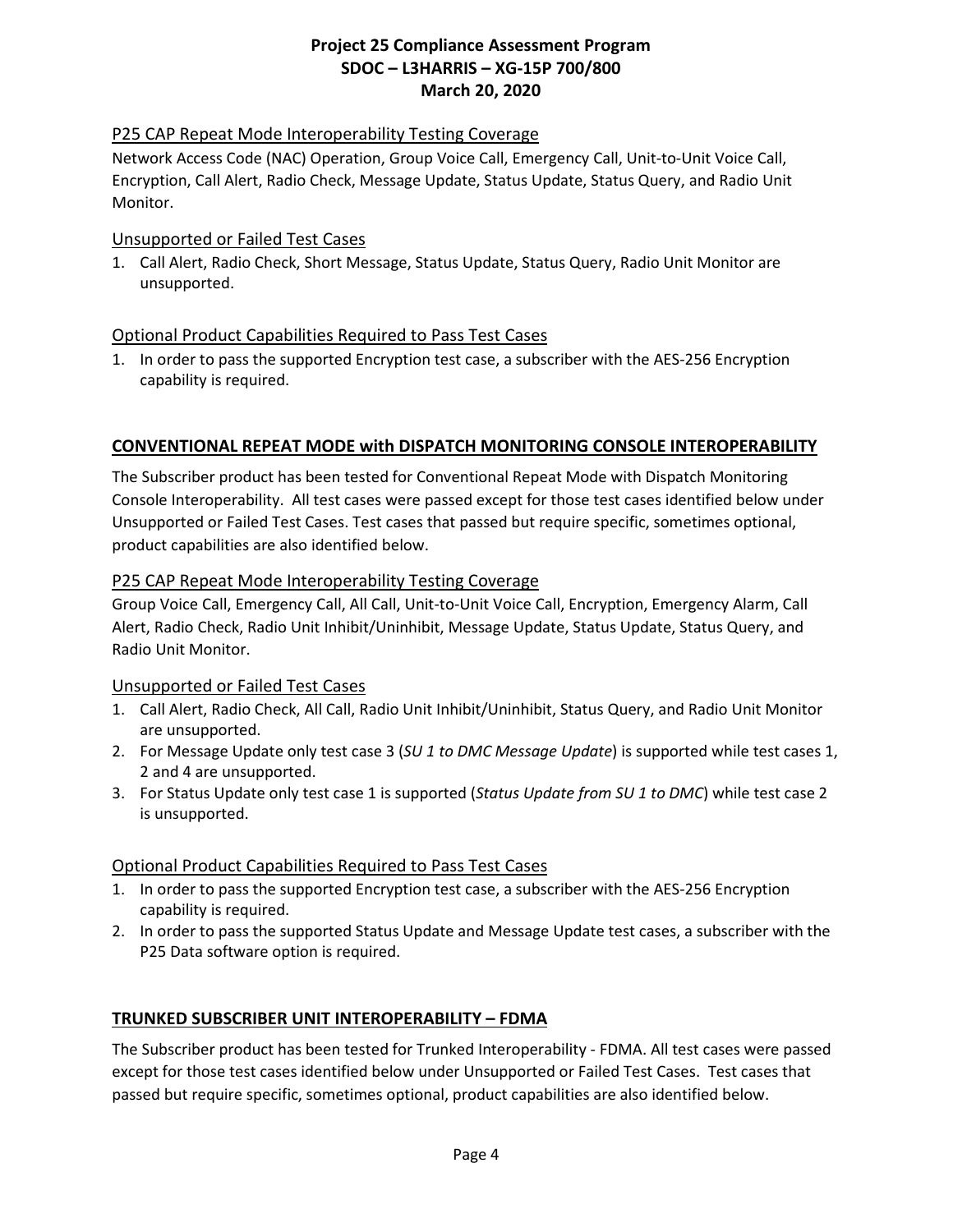# P25 CAP FDMA Trunked Interoperability Testing Coverage

Full Registration, Group Voice Call, Unit to Unit Voice Call, Broadcast Voice Call, Affiliation, Announcement Group Call, Emergency Alarm, Emergency Group Call, Encryption, Intra-Location Registration Area Roaming, Deregistration, System Call, Call Alert, Short Message, Status Query, Status Update, Radio Unit Monitoring, Radio Unit Disable/Re-Enable, and Radio Check.

#### Unsupported or Failed Test Cases

- 1. Unit-to-unit call queued with target availability check traffic channel assignment before target availability check, and Status Query are not supported.
- 2. Test Cases not verified due to operational limitations of the base station or infrastructure equipment used for interoperability testing –

In Home Operational Mode: System Call

In Inter-System Roaming Operational Mode: System Call

In Inter-WACN Roaming Operational Mode: Unverified Registration, Unit to Unit Voice Call, System Call, Call Alert, Short Message, Status Update, Radio Unit Monitoring, Radio Unit Disable/Re-Enable, and Radio Check

# Optional Product Capabilities Required to Pass Test Cases

- 1. In order to pass the FDMA trunked test cases, a subscriber with the P25 Trunking capability is required.
- 2. In order to pass the Encryption test case, a subscriber with the AES-256 Encryption capability is required.
- 3. In order to pass the supported Status Update and Short Message test cases, a subscriber with the P25 Data software option is required.

# **TRUNKED SUBSCRIBER UNIT INTEROPERABILITY – TDMA**

The Subscriber product has been tested for Trunked Interoperability - TDMA. All test cases were passed except for those test cases identified below under Unsupported or Failed Test Cases. Test cases that passed but require specific, sometimes optional, product capabilities are also identified below.

# P25 CAP TDMA Trunked Interoperability Testing Coverage

Registration, Group Voice Call, Unit-to-Unit Voice Call, Broadcast Call, Announcement Group Call, Emergency Group Call, Encryption Group Call, System Call, Radio Unit Monitoring, and Transmitting Subscriber Forced Preemption.

#### Unsupported or Failed Test Cases

- 1. Unit-to-unit call queued with target availability check traffic channel assignment before target availability check, and Transmitting Subscriber Forced Preemption test case 1: TDMA SU Forced Audio Preemption are not supported.
- 2. Test Cases not verified due to operational limitations of the base station or infrastructure equipment used for interoperability testing –

In Home Operational Mode: System Call

In Inter-System Roaming Operational Mode: System Call

In Inter-WACN Roaming Operational Mode: Unit-to-Unit Voice Call, System Call, and Radio Unit Monitoring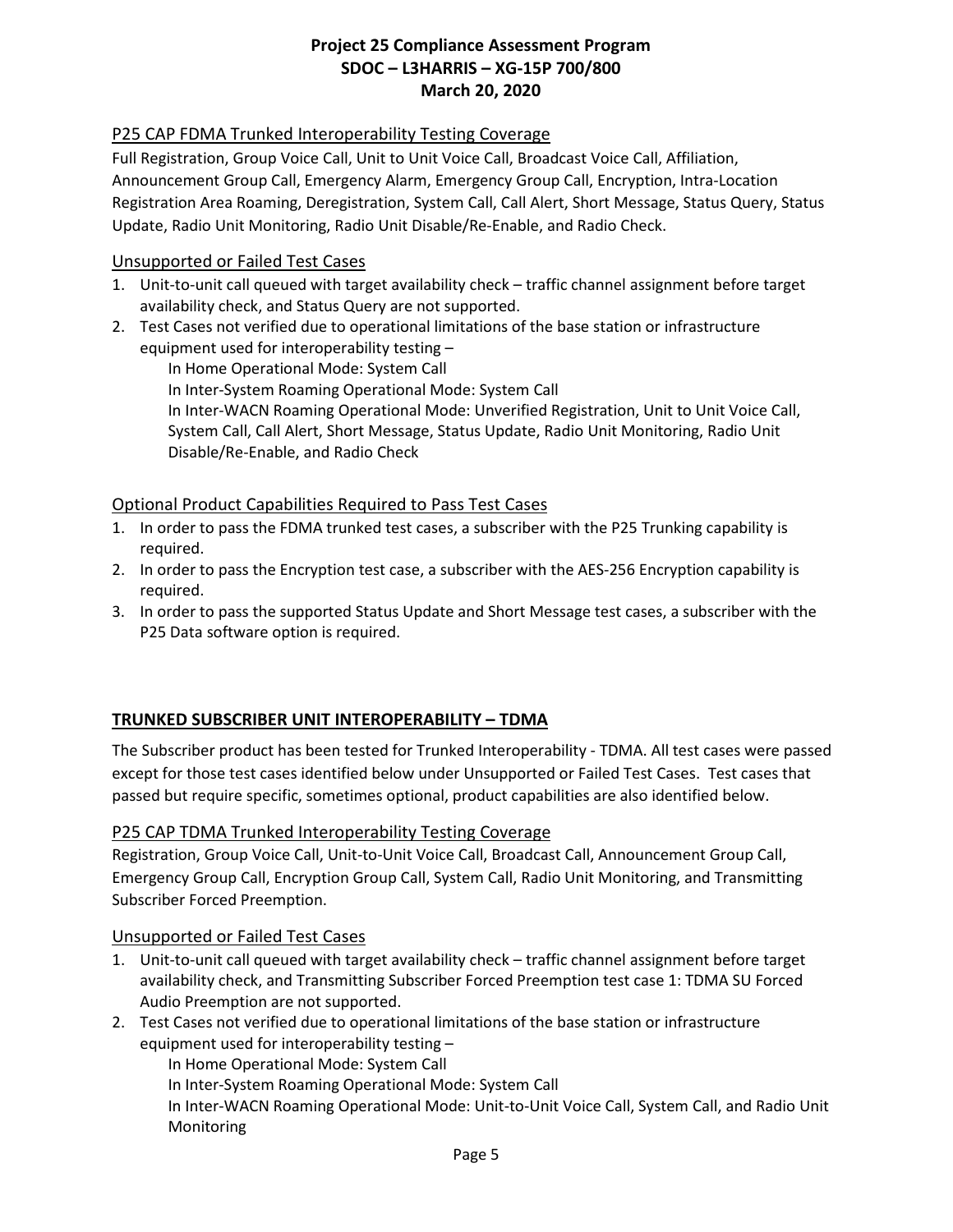# Optional Product Capabilities Required to Pass Test Cases

- 1. In order to pass the TDMA trunked test cases, a subscriber with the P25 Trunking and P25 Phase 2 TDMA capability is required.
- 2. In order to pass the supported Encryption test case, a subscriber with the AES-256 Encryption capability is required.